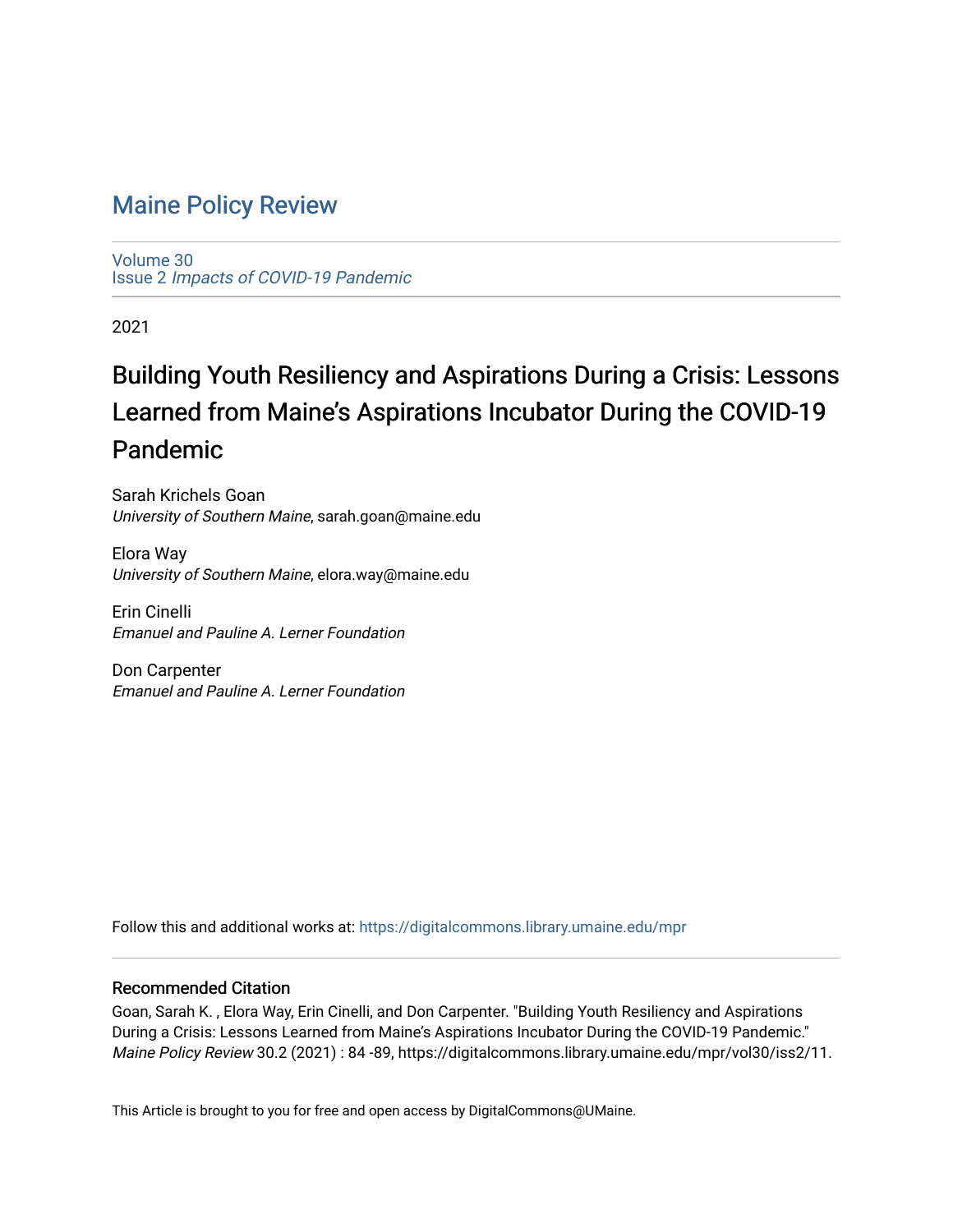# <span id="page-1-0"></span>Building Youth Resiliency and Aspirations During a Crisis:

# Lessons Learned from Maine's Aspirations Incubator During the COVID-19 Pandemic

by Sarah Krichels Goan, Elora Way, Erin Cinelli, and Don Carpenter

#### Abstract

The Emanuel & Pauline A. Lerner Foundation's Aspirations Incubator (AI) is a six-year pilot initiative invested in strategic capacity building for youth development organizations in rural Maine. The AI programs were halfway through the pilot when COVID-19 disrupted programming. Yet, AI programs remained connected with students throughout the transition to remote learning and COVID-19 quarantine. This paper highlights the innovative responses undertaken by the AI programs and shares critical aspects of the AI model that made these responses successful.

#### **INTRODUCTION**

Middle school students are at an important devel-opmental stage, when stable relationships with nonfamily supports can help them overcome challenges in their lives and increase engagement with school (Center for Promise [2015](#page-5-0)). Programs that offer middle school students structured exploration and peer interaction, and tap into their willingness to try new things, can help them learn more about themselves and how they want to fit into the world around them (Deschenes et al. [2010\)](#page-5-1). While more than half of all school-aged children in Maine live in rural areas, many rural communities lack resources to help students develop resilience skills and foster aspirations for the future (Showalter et al. [2019\)](#page-6-0). Moreover, the 2019 Maine Integrated Youth Health Survey shows that only 57 percent of high school students in Maine felt like they mattered to their community. And yet the Maine Resilience Building Network has found that protective factors, such as supportive relationships and caring environments, can help students to feel safe and enhance their resiliency (Tinkham [2020](#page-6-1)).<sup>[1](#page-5-2)</sup>

The Emanuel & Pauline A. Lerner Foundation's Aspirations Incubator (AI) is a six-year pilot initiative invested in strategic capacity building for six youth development organizations in rural Maine. Funded partners are developing comprehensive mentoring-based programming for youth, focused on raising aspirations, increasing resiliency, and broadening horizons. The Aspirations Incubator model is based on the Trekkers Youth Programming Principles, developed by Trekkers, a youth-serving organization based in Rockland, Maine.[2](#page-5-2) The Trekkers' Youth Programming Principles and the

Aspirations Incubator model are unique in their design because they focus on building a continuous, long-term mentoring program that spans six years, starting in seventh grade and continuing through high school graduation. Moreover, the model relies on social-emotional development assessment tools to inform individual and cohort strategies that build balance and growth in young people.<sup>3</sup> Table 1 outlines the four pillars of the AI model, which are aligned with the original Trekkers Youth Programming Principles.

The AI programs were halfway through the pilot when the COVID-19 pandemic disrupted programming, school partners, students, and their families. And yet, AI programs remained connected with students throughout the transition to remote learning and COVID-19 lockdown, a notable difference compared to traditional afterschool programs. AI programs also served as a critical link between schools, caregivers, and students, buffering against learning loss and maintaining student engagement.

This paper highlights the innovative responses to the pandemic undertaken by the six AI programs (Table 2) and shares the critical aspects of the AI model that made these responses successful. Of particular interest is the role of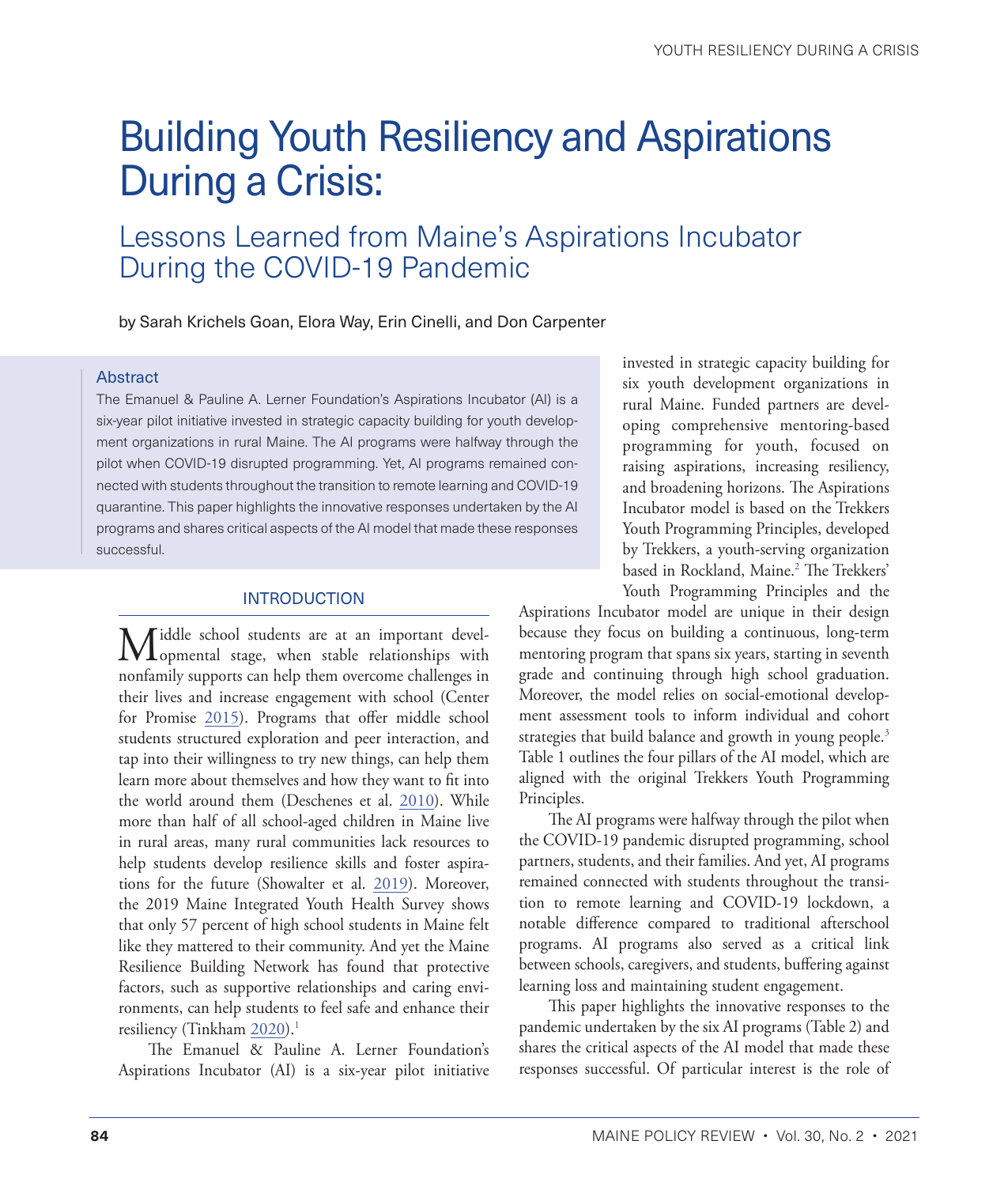#### Table 1: Four Pillars of the Aspirations Incubator

| Mentoring                                                                                         | Experiential                                                                                                                               | Social and                                                                                                                                                              | College and career                                                                                                                |
|---------------------------------------------------------------------------------------------------|--------------------------------------------------------------------------------------------------------------------------------------------|-------------------------------------------------------------------------------------------------------------------------------------------------------------------------|-----------------------------------------------------------------------------------------------------------------------------------|
|                                                                                                   | learning                                                                                                                                   | emotional learning                                                                                                                                                      | readiness                                                                                                                         |
| • Adult & peer<br>mentoring<br>• Tutoring<br>· Informal<br>individual<br>support<br>• E-mentoring | • Travel & camping<br>• Environmental<br>education<br>• Place-based<br>education<br>$\cdot$ Civic<br>engagement<br>• Cultural<br>awareness | • Strengths-<br>based resilience<br>building<br>• Life skill<br>preparation<br>• Community<br>support network<br>• Holistic student<br>assessment &<br>the Clover Model | • College<br>and career<br>exploration<br>• Financial literacy<br>• Internships and<br>job shadows<br>• Career skills<br>training |

#### Table 2: Aspirations Incubator Program Sites

| Site                                                | Program<br>name      | School district                          | Communities served                                                                                           |
|-----------------------------------------------------|----------------------|------------------------------------------|--------------------------------------------------------------------------------------------------------------|
| Chewonki                                            | Waypoint             | <b>RSU #1</b>                            | Arrowsic, Bath,<br>Woolwich, Phippsburg,<br>and surrounding<br>communities.                                  |
| Apex Youth<br>Connection                            | Trek2Connect         | <b>Biddeford</b><br>School<br>Department | <b>Biddeford</b>                                                                                             |
| Old Town-Orono<br><b>YMCA</b>                       | <b>River Runners</b> | <b>RSU #34</b>                           | Alton, Bradley, Old<br>Town                                                                                  |
| The EdGE<br>Program of Maine<br>Seacoast Mission    | Journey              | <b>SAD #37</b>                           | Addison, Columbia,<br>Columbia Falls,<br>Harrington, Milbridge                                               |
| The Game Loft                                       | I Know MF            | RSU#3                                    | Brooks, Freedom,<br>Jackson, Knox, Liberty,<br>Monroe, Montville,<br>Thorndike, Troy, Unity,<br><b>Waldo</b> |
| University of<br>Maine 4-H Center<br>at Bryant Pond | <b>NorthStar</b>     | SAD #44                                  | Andover, Bethel, Gilead,<br>Greenwood, Newry,<br>Woodstock                                                   |

informal relationship building with students, family engagement, community partnerships, and prepandemic shifts in organizational policies, practices, and procedures made to support the AI program model. The observations are gathered from 78 interviews with program and community stakeholders, three youth focus groups, and qualitative student survey responses. Data were collected as part of a multiyear, longitudinal evaluation conducted by the Data Innovation Project at the University of Southern Maine's Cutler Institute.

#### LESSONS LEARNED

The COVID-19 pandemic disrupted the AI programs, their host organizations, their school partners, and most critically, the AI students and their families. Such an upheaval may have lasting impacts on these programs and their students. Yet the surprise of this unforeseen moment is how it has rendered valuable insights about the program and its model.

#### *Building Relationships with Young People*

The experience during the COVID-19 pandemic cemented the importance of relationship building in the AI model. Throughout the course of the first three years, program managers and organizational leadership increasingly observed the efficacy of relationship building. The pandemic solidified the power of the relationships program managers had established with their students and the relationships students had developed with each other.

*I think the relationships that were formed prior to the building closures really allowed the students to continue their relationship with [the program manager] during crisis schooling. I think it speaks to the relationships she built prior to the building closures. And by the same token it has facilitated their return to schooling here in the fall.* —School guidance director, 2020

This contrast was particularly visible to sites that had to shutter whole programs within their organizations because their connection to youth was through traditional avenues like afterschool programming and school-sponsored field trips. One organizational leader explained, "Right away we [the organization] figured out ways to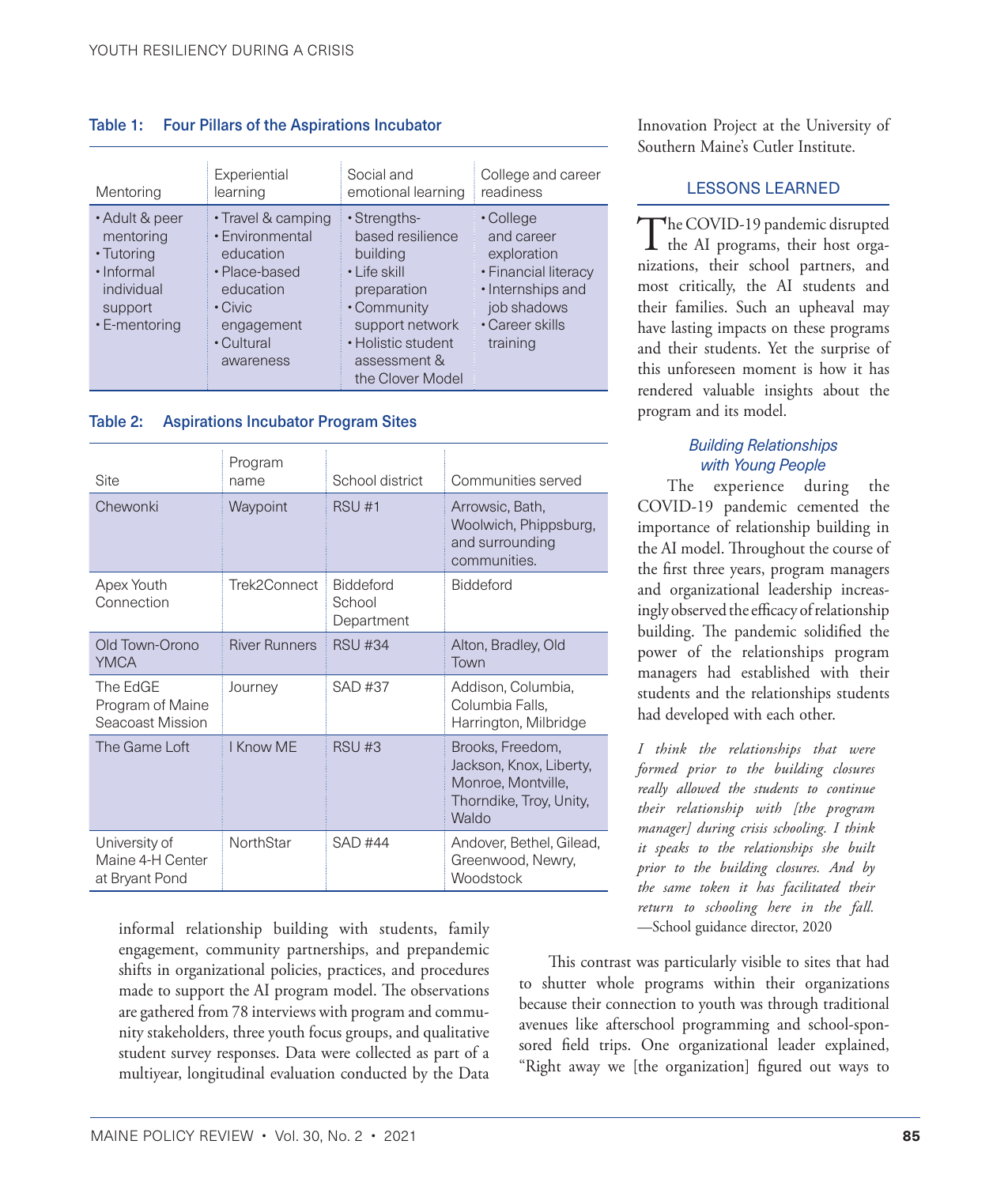#### **Journey @ The EdGE Program of Maine Seacoast Mission**

When COVID-19 spurred a lockdown in Washington County, Journey had to tackle the challenge of student isolation and wellbeing. The Maine Seacoast Mission allocated funds for gas so that Journey's program manager could visit her students in their driveways with masks on and socially distant or go on short walks. From her perspective these moments were important lifelines for her students, "Some of my students were having meltdowns and they really appreciated being able to go on a walk."

### **NorthStar @ University of Maine 4-H Center at Bryant Pond**

Once the COVID-19 pandemic started, NorthStar's program manager noted that her efforts shifted to entirely individual mental health support. Every week she would meet with each student for 30 minutes. This time quickly morphed into family support and connecting them to community resources. Before she knew it, she was also getting added to Google classrooms that enabled her to proactively support students with their academics.

#### **River Runners @ Old Town – Orono YMCA**

The River Runners program managers described the beginning of the pandemic as extremely challenging for their students and families. Out of necessity their families had to be open about their struggles, which in turn fostered stronger connection with program staff and the YMCA. The program managers were also particularly struck by the students' resilience and optimism throughout the pandemic. One noted how her students also grew more bonded as a group and were dedicated to helping each other get though the particularly trying time.

### **Waypoint @ Chewonki**

The two Waypoint program managers conducted needs assessment calls with each Waypoint family. The needs assessment helped Chewonki figure out the impact COVID-19 was having on families. With this information, they connected families with community resources or dropped food and supplies off at students' homes. Chewonki leadership believe this approach helped Waypoint "[bolster their] skills in being resource routers to students and families."

#### **I Know ME @ The Game Loft**

Like all programs, I Know ME had to shift to a virtual format. What is different is they set up a Discord server, an online platform designed for gaming. Much to their surprise this new platform actually increased overall student engagement. For one cohort in particular, remote programming ended up being a more effective way for them to connect and bond. One student shared, "they (the program staff) work to keep things going with zoom…we haven't taken much of a loss throughout this, we still meet regularly which I can't say for most things."

#### **Trek2Connect @ Apex Youth Connection**

Trek2Connect was one of the first sites to resume in-person programming. Apex's Executive Director described the rationale behind the decision, "We were concerned about mental health and isolation, spending all of their time on a screen and as a result of those concerns we reopened in-person as soon as we possibly could and we started seeing kids all outside and in-person…I think we were the first ones…that took a very bold move that was pretty scary." Their organizational agility paid off and Trek2Connect was able to safely run an abundance of outdoor and physically distanced activities, at least one or twice a week, all summer long.

pivot and reach youth virtually, but [our AI program] was way out ahead; those relationships aren't dependent on activities or being in-person. So that was one good outcome that forced us to look at our other programming areas and figure out ways to replicate that." As a result, this

organization is trying to weave relationship building into what had predominantly been a focus in outdoor adventure and STEM because they realized "those activities are only as good as the mentorship relationship that results."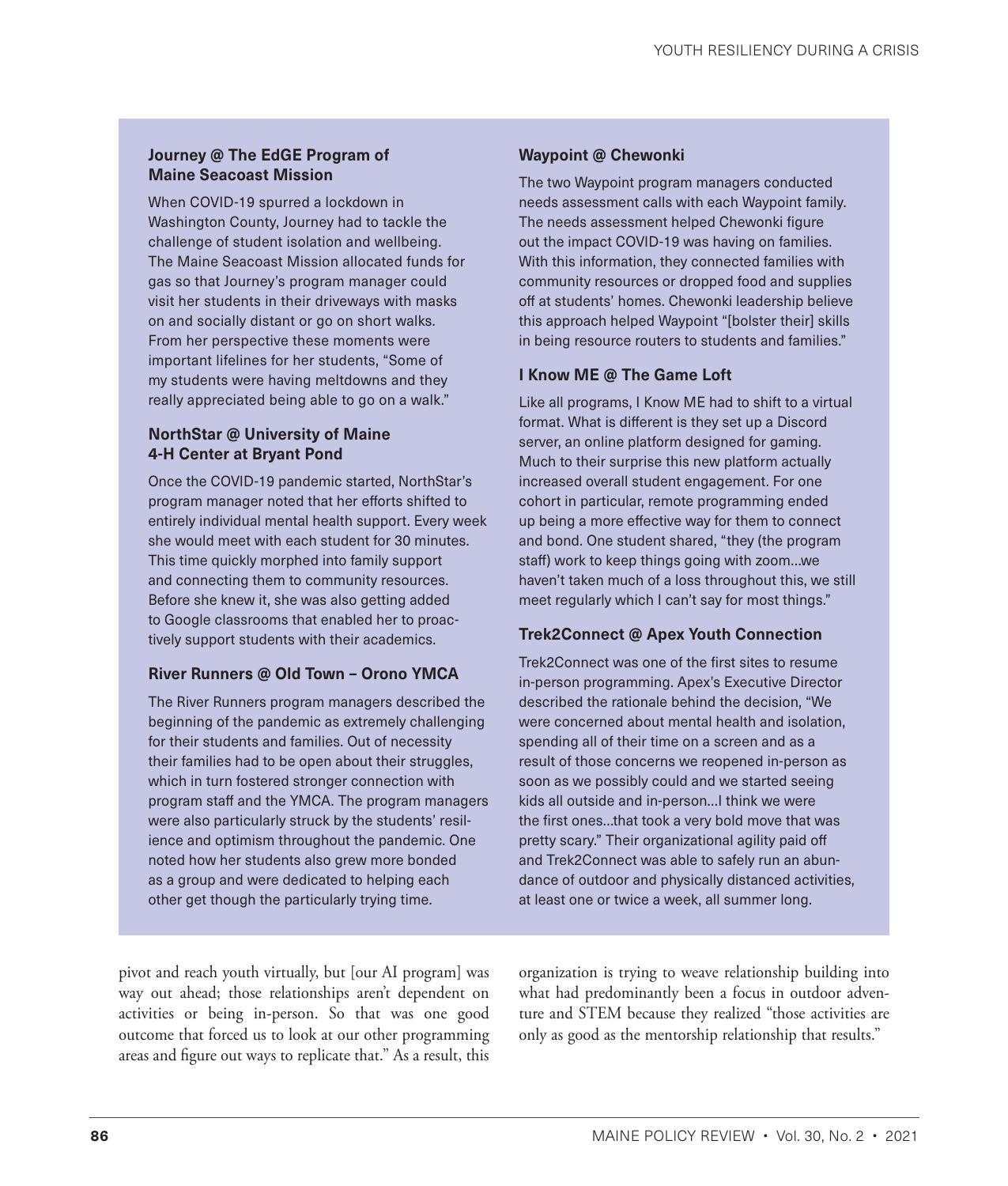## *Bringing Families into the Circle*

The importance of engaging families (parents and caregivers) showed up consistently in the first three years of AI implementation. As one program manager shared, "A learned lesson during my time at [AI program] was the importance of building relationships with the parents. The more they know about the program and myself, the more buy-in they have in communicating to and encouraging their youth." Throughout the COVID-19 pandemic, however, the established relationships with parents, families, and other caregivers enabled program managers to quickly shift gears and become a trusted source of support for whole families, not just the young person enrolled in the program. All the AI sites implemented consistent family outreach and check-ins where program mangers called families regularly to discuss emergent family needs. One program manager described how contact with families prior to COVID was more focused on trips or activities but "with COVID we have gotten comfortable having the tougher conversations—are you getting enough food? Do you need the gas card to come to this one trip?"

*The deepening of relationships and family trust is, in my mind, my number one accomplishment this year.* —Program Manager, 2020

In response to these family needs, the AI sites quickly reallocated program resources to support emergency family needs in small ways (such as gas and grocery cards) and facilitated connections to other community supports. Many also helped families with transportation to programming throughout the school year. The Lerner Foundation also established a family emergency assistance fund that program managers could access when other support options were not available; this fund supported emergency needs around housing, technology access, and transportation for five families across four different AI sites in 2020.

## *Forging Community Connections*

Since the outset, AI sites have been coached to think proactively, rather than reactively, around connecting with other organizations present in their communities. The substantial disruptions of the COVID-19 pandemic illustrated the power of these community connections to activate and quickly respond to the needs of AI students and their families. In this response, AI sites strengthened existing connections and forged new relationships with local organizations. The following are some examples of these community support networks in action.

- Strengthening linkages to an existing food pantry and community resource counselor which are part of the host organization
- Establishing monthly check-ins with school leadership and guidance counselors
- Connecting with an outside food pantry and making regular food deliveries to families
- Coordinating with outside organizations to get emergency assistance to families
- Helping to connect families and students to behavioral health services, either through the school or independently
- Ensuring that AI participants had access to internet connectivity or WiFi and the devices needed to support remote learning
- Connecting with city government to get resources to support families experiencing housing and food insecurity or internet issues

# *Prioritizing Organizational Agility*

Prior organizational shifts prepared AI sites for the agility needed to quickly adapt their AI programming when COVID-19 began to spread. In earlier years, the host organizations shifted policies, practice, procedures, and cultures to better support the AI model. Many of the changes were technical and related to risk management, such as changing liability policies to cover students traveling in their program manager's car, or developing guidelines about how to manage one-to-one activities. Organizations also embraced informal modes of communication with youth and families, such as texting and direct messaging through social media applications, and allowing program managers to be in contact with participants outside of regularly scheduled programming.

*I was happy that the [organization] took into consideration that it is an important part of the program [informal relationship building] and they let me see my kids in the driveway with masks and being socially distant.* —Program Manager, 2020

In concert, these shifts meant that program managers maintained connections with students throughout the transition to remote programming. Program managers were able to reach out quickly to ensure the immediate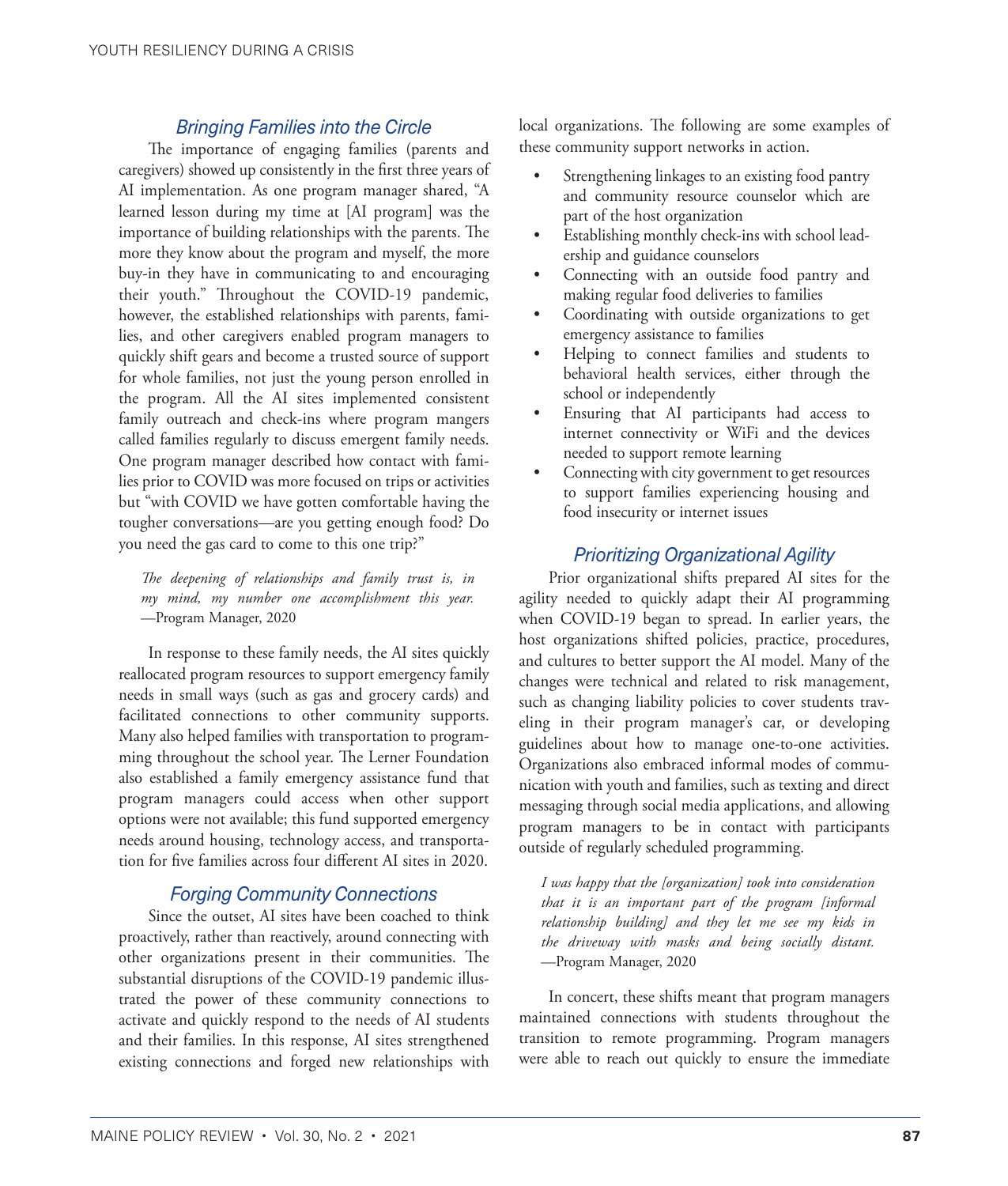<span id="page-5-2"></span>health and safety of their participants and also to assist their school partners in locating and re-engaging students that fell through the cracks in the schools' contact systems. One site leader described the speed at which their AI program was able to adapt, "We started by going remote, as soon as schools shutdown we were immediately connecting. Doing very regular check-ins, weekly cohort meetings, [the program manager] was supporting them academically—running books from school to their houses, we started up food distribution for the weekend." This example also illustrates how an organizational culture that supports creativity and problem solving allowed staff to innovate and be highly responsive to their participants' needs.

A few students in the eighth grade survey and in the two focus groups that happened after the pandemic lockdown also noted how effectively their programs were able to pivot and continue virtually. One student shared, "This program has done a very good job of continuing to run even while in a quarantine situation." Furthermore, the need to innovate and the imperative to connect with youth also led most AI programs to be the first in their organizations to run in-person programming once lockdowns began to lift. This meant that many of the program managers and their supervisors developed and tested their organization's new COVID-19 guidelines and paved the way for other programs in their organizations.

#### **CONCLUSION**

The challenges posed by the COVID-19 pandemic distilled the critical components that enabled a diverse pool of Aspirations Incubator programs to effectively respond and support youth and their families: building informal relationships outside the school setting; engaging families and caretakers as key partners; connecting with local service providers and networks; and fostering innovation through organizational agility and flexibility. Although not discussed in this paper, the interim evaluation results from the AI also showed sustained postsecondary aspirations among program participants, as well as a strong sense of belonging—both of which are integral to navigating the difficult transition to higher education. We are hopeful that in the coming years, AI students have the ability to weather the disruption of the pandemic as they continue on their paths to postsecondary education and career opportunities.

*It has affected me in a good way because it has helped me focus on my careers, and we have had a lot of fun.* –Eighth Grader, 2020

More broadly, the adverse effects of the pandemic on long-term youth aspirations are still emerging, although Maine's low rates of postsecondary initiation (57 percent in 2020) may deepen, at least in the short term (MDOE [2021](#page-5-3)). Indeed, enrollment in the University of Maine System for fall 2021 shows an increase that is largely driven by out-of-state students (Maine Public [2021\)](#page-6-2). Moreover, first generation, economically disadvantaged students living in rural areas will likely face additional hardships and experience more disruptions to their higher education pursuits. And yet, for every one child enrolled in an afterschool program in Maine, there are five children waiting for an available program.<sup>4</sup> Continued investment in longterm youth-mentoring programs such as the AI—with a focus on relationship building, family engagement, community connection, and innovation—will be critical throughout Maine as we strive to bridge the emerging aspirations gap spawned by the COVID-19 pandemic and support the postpandemic recovery.

#### **NOTES**

- [1](#page-1-0) For more information about the MIYHS, please visit: [https://](https://data.mainepublichealth.gov/miyhs/home) [data.mainepublichealth.gov/miyhs/home](https://data.mainepublichealth.gov/miyhs/home)
- [2](#page-1-0) More information about Trekkers and the Principles can be found on their website: https://www.trekkers.org/
- [3](#page-1-0) Specifically, the AI relies on the Clover Model and the Holistic Student Assessment, both developed by the PEAR Institute. More information can be found on their website: <https://www.pearinc.org/>
- 4 More information can be found from the Maine Afterschool Network: <https://www.maineafterschool.org/esser-iii-funding>

#### **REFERENCES**

- <span id="page-5-0"></span>Center for Promise. 2015. *Don't Quit on Me: What Young People Who Left School Say about the Power of Relationships.*  Washington, DC: America's Promise Alliance.
- <span id="page-5-1"></span>Deschenes, Sarah N., Amy Arbreton, Priscilla M. Little, Carla Herrera, Jean Baldwin Grossman, and Heather B. Weiss. 2010. *Engaging Older Youth: Program and City-Level Strategies to Support Sustained Participation in Out-of-School Time.*  Cambridge, MA: Harvard Family Research Project.
- <span id="page-5-3"></span>Maine DOE (Department of Education). 2021. N*ational Student Clearinghouse StudentTracker for High Schools Aggregate Report.* Augusta: Maine DOE. [https://www.maine.gov](https://www.maine.gov/doe/sites/maine.gov.doe/files/inline-files/Maine%20Department%20Of%20Education.pdf)